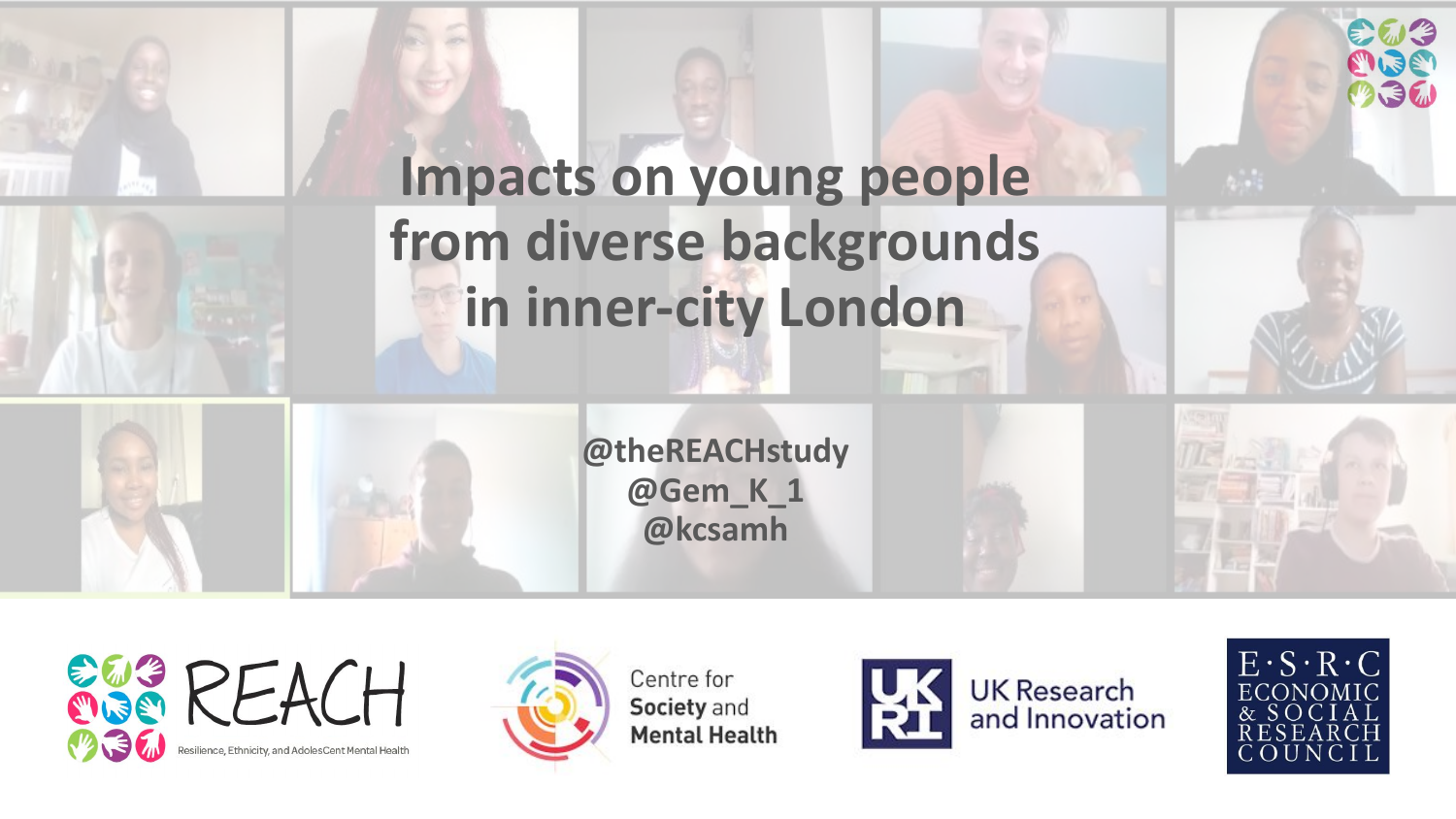



## REACH

•12 secondary schools, inner-city London •4000+ young people, 11-14y at baseline •Annual questionnaires

#### **•Data at 3 timepoints pre-covid:**

- Time 1 (T1), 2016/17
- Time 2 (T2), 2017/18
- Time 3 (T3), 2018/19

………

- Time 4 (T4), May 2020 onwards…

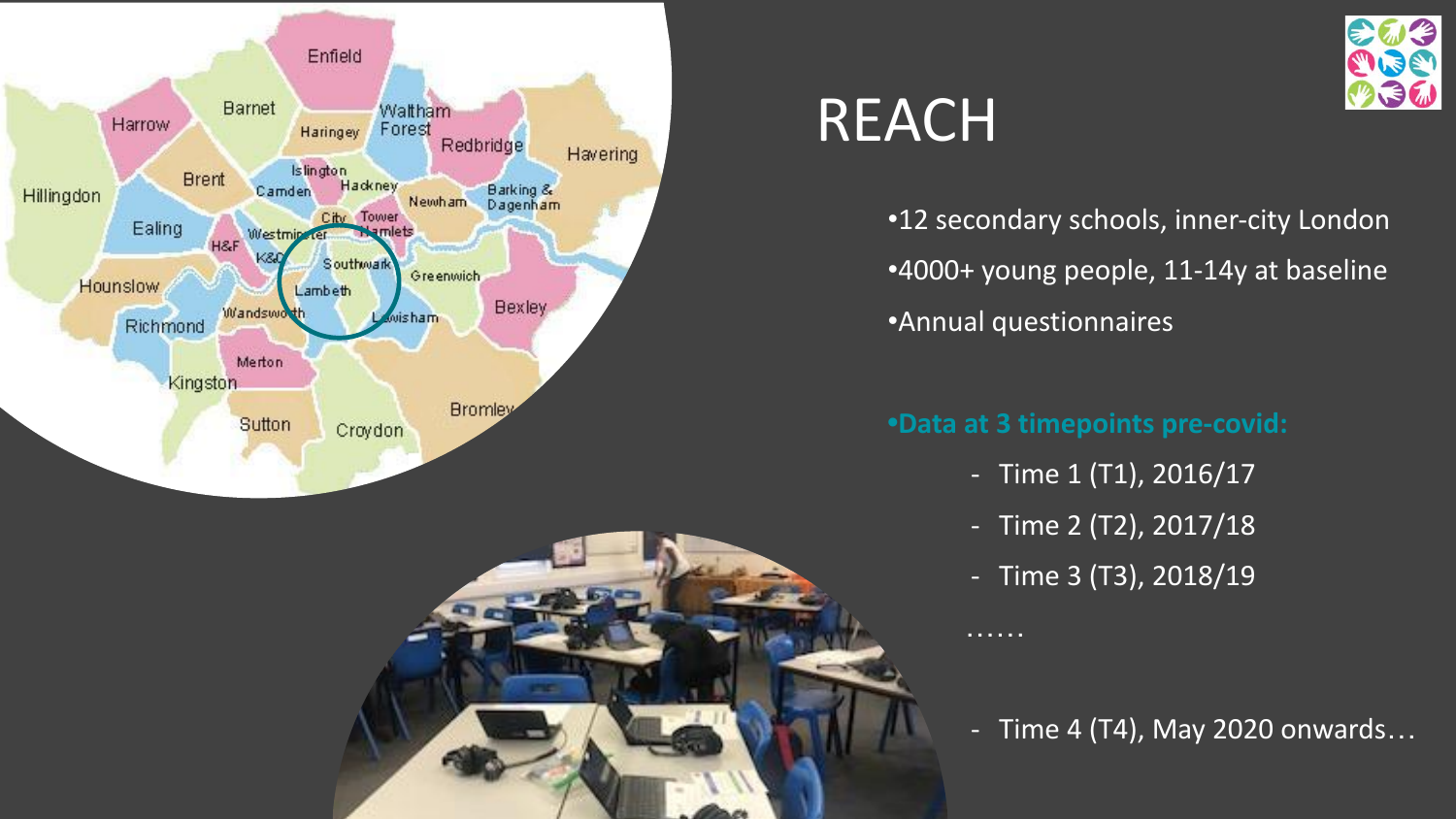# Covid-related Research Questions

- Is there any evidence that mental health problems increased during first lockdown?
- Is there any evidence the impacts varied by gender, ethnic group, or household income?
- Is there any evidence the impacts varied by pre-pandemic or mid-pandemic circumstances and experiences (e.g., financial problems, social support, pre-existing mental health problems, etc.)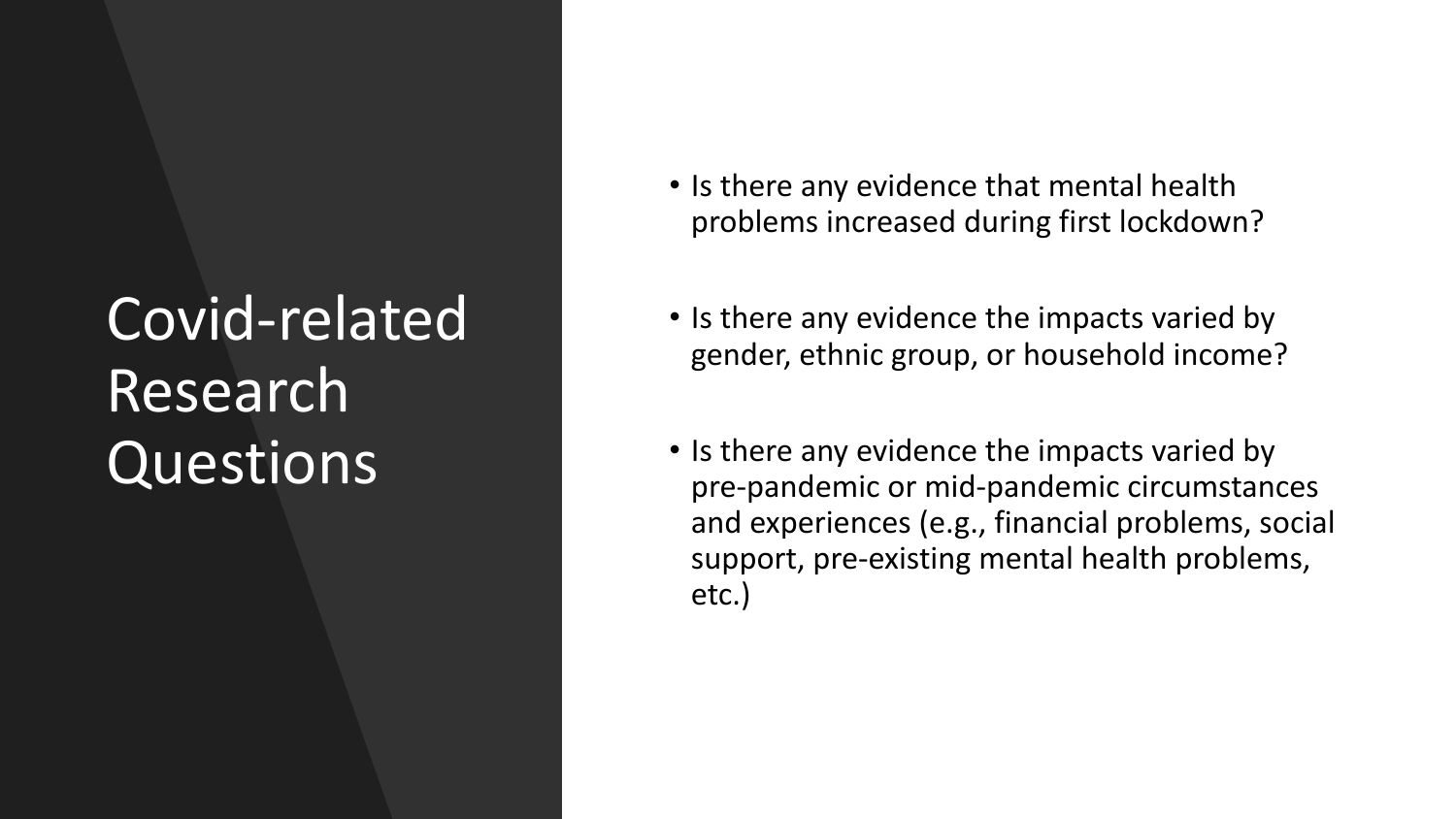#### **Representativeness**

Characteristics of participating young people mid-covid & comparison with full REACH cohort and target population

|                   | <b>Target</b><br>population | <b>REACH T1</b><br>(pre-covid)<br>(n, 4353) |      | <b>REACH T4</b><br>(mid-covid)<br>(n, 1074) |      |
|-------------------|-----------------------------|---------------------------------------------|------|---------------------------------------------|------|
|                   | %                           | n                                           | %    | n                                           | %    |
| boys              | 50.5                        | 2,138                                       | 49.1 | 348                                         | 32.6 |
| girls             | 49.5                        | 2,215                                       | 50.9 | 720                                         | 67.4 |
|                   |                             |                                             |      |                                             |      |
| free school meals | 25.2                        | 976                                         | 23.7 | 216                                         | 20.4 |
|                   |                             |                                             |      |                                             |      |
| black african     | 27.2                        | 1,113                                       | 25.6 | 279                                         | 26.3 |
| black caribbean   | 14.0                        | 719                                         | 16.5 | 101                                         | 9.5  |
| mixed             | 12.5                        | 617                                         | 14.2 | 155                                         | 14.6 |
| british white     | 16.4                        | 667                                         | 15.3 | 238                                         | 22.5 |
| non-british white | 10.8                        | 626                                         | 14.4 | 102                                         | 9.6  |
| other             | 23.3                        | 1243                                        | 28.6 | 184                                         | 17.4 |

**Target population: KS3 pupils in Lambeth and Southwark. Lambeth and Southwark Key Stage 3 (KS3) demographics obtained, by application, from the National Pupil Database Spring 2017 School Census.**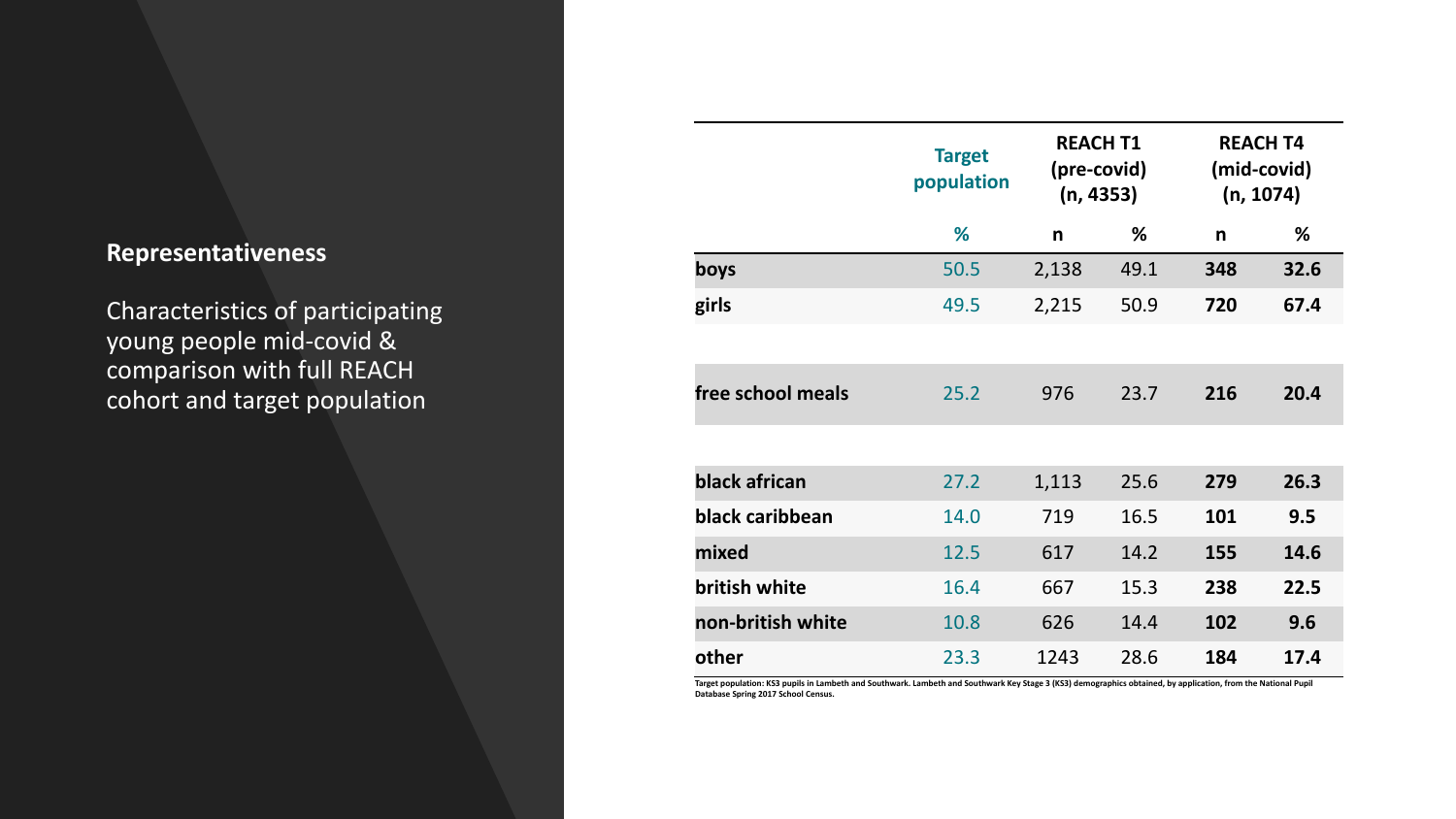#### Prevalence of mental health problems pre- & mid-covid



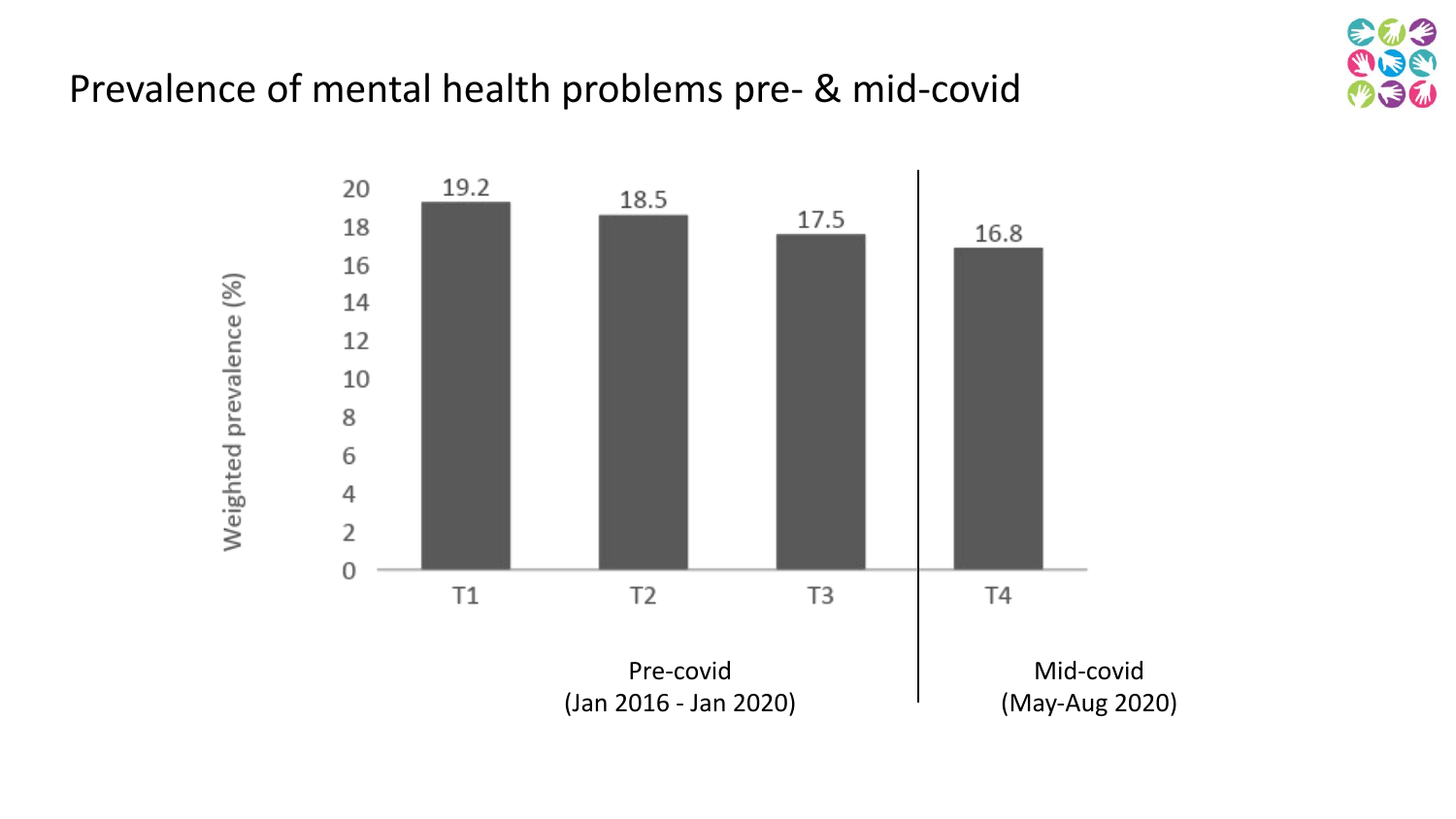### Worries and concerns due to covid…

Your grades/exams Family might get sick Falling behind with school work People might die if they get sick Not seeing friends in person Future plans Missing events important to me (e.g. graduation) Getting into college/sixth form/university Gaining weight Your mental health Getting enough exercise Having to stay at home Parent/carer will lose their job Having enough money Having to spend more time with family Sibling conflicts Conflict with parents/carers



もひろ **ETLES** 

60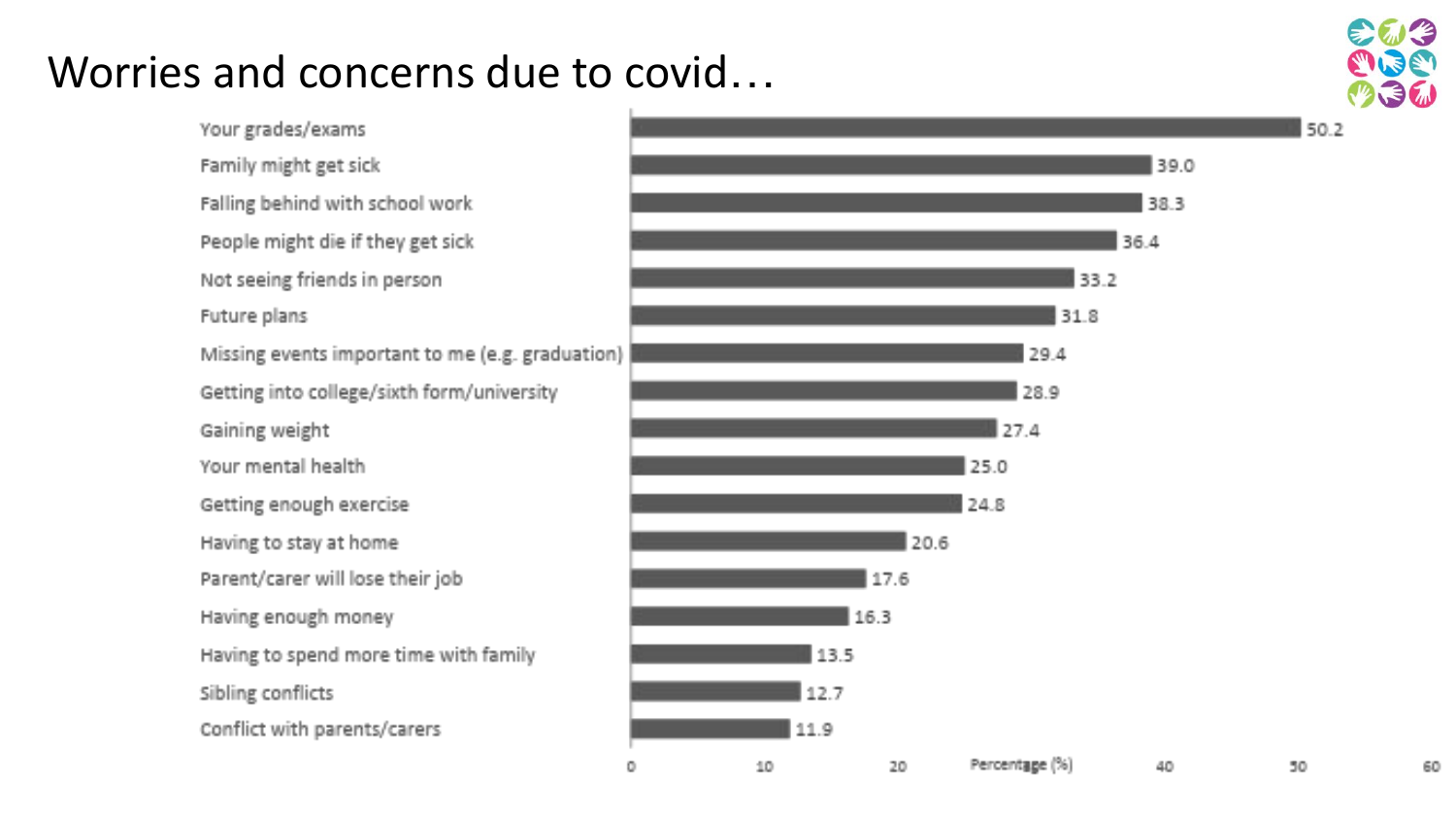## The positive side of lockdown



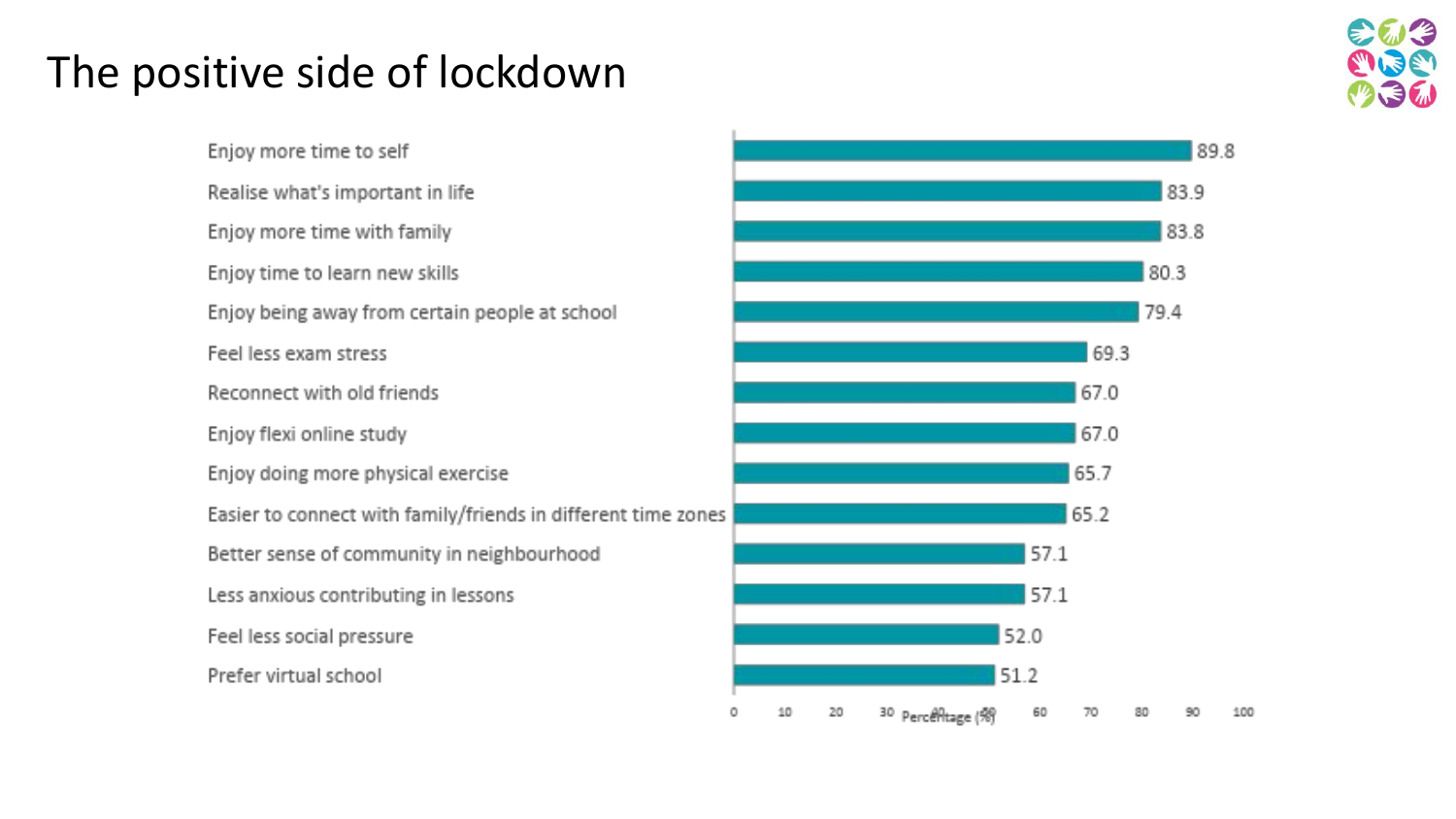## Worries and concerns, by group



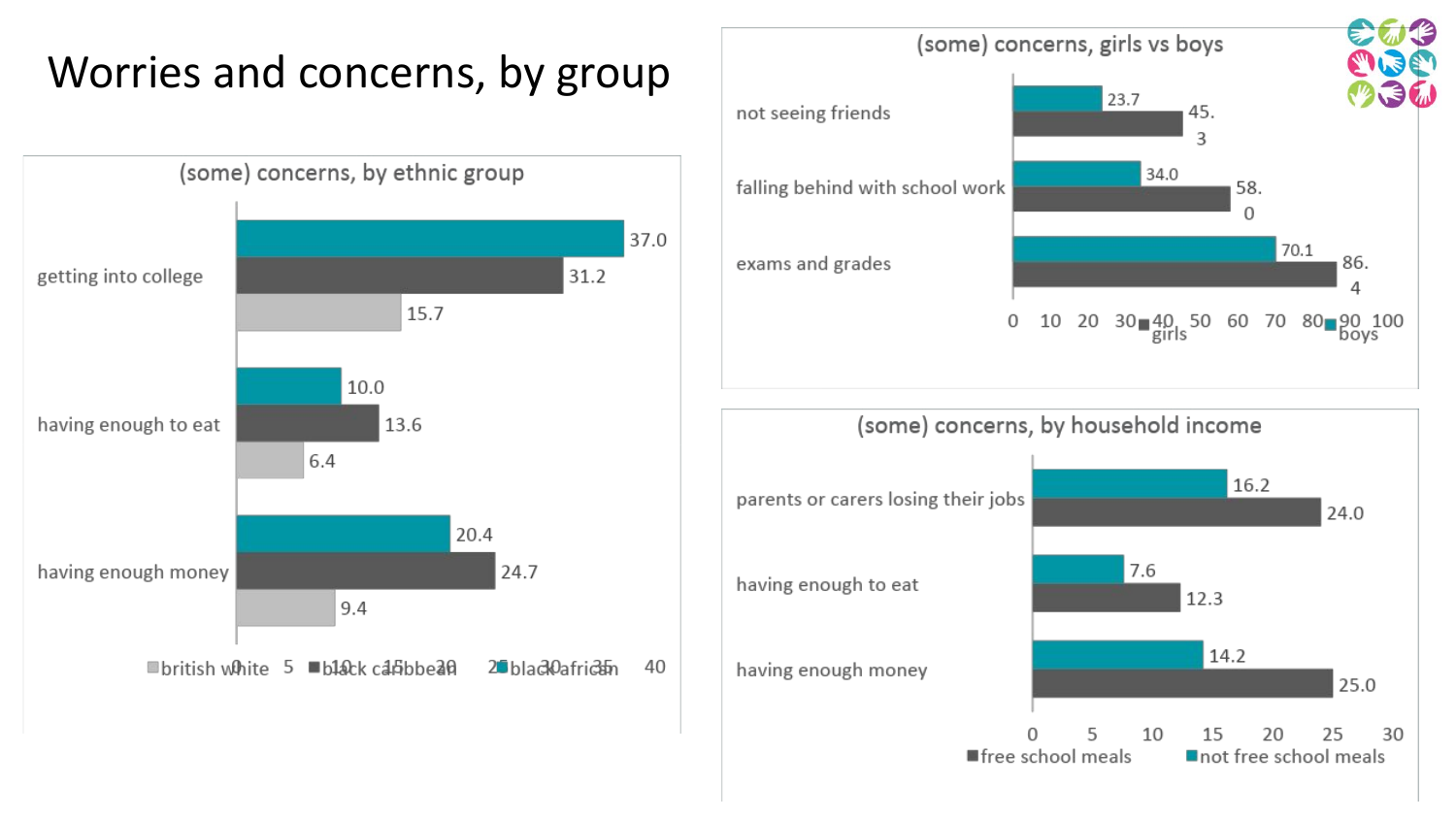### Change in within-person mental health scores, by group



Estimates are coefficients (and 95% CIs) from longitudinal fixed effects (within-person) regression models, adjusted for age and the passage of time, and accounting for time-invariant factors. All estimates are weighted and robust standard errors are used throughout.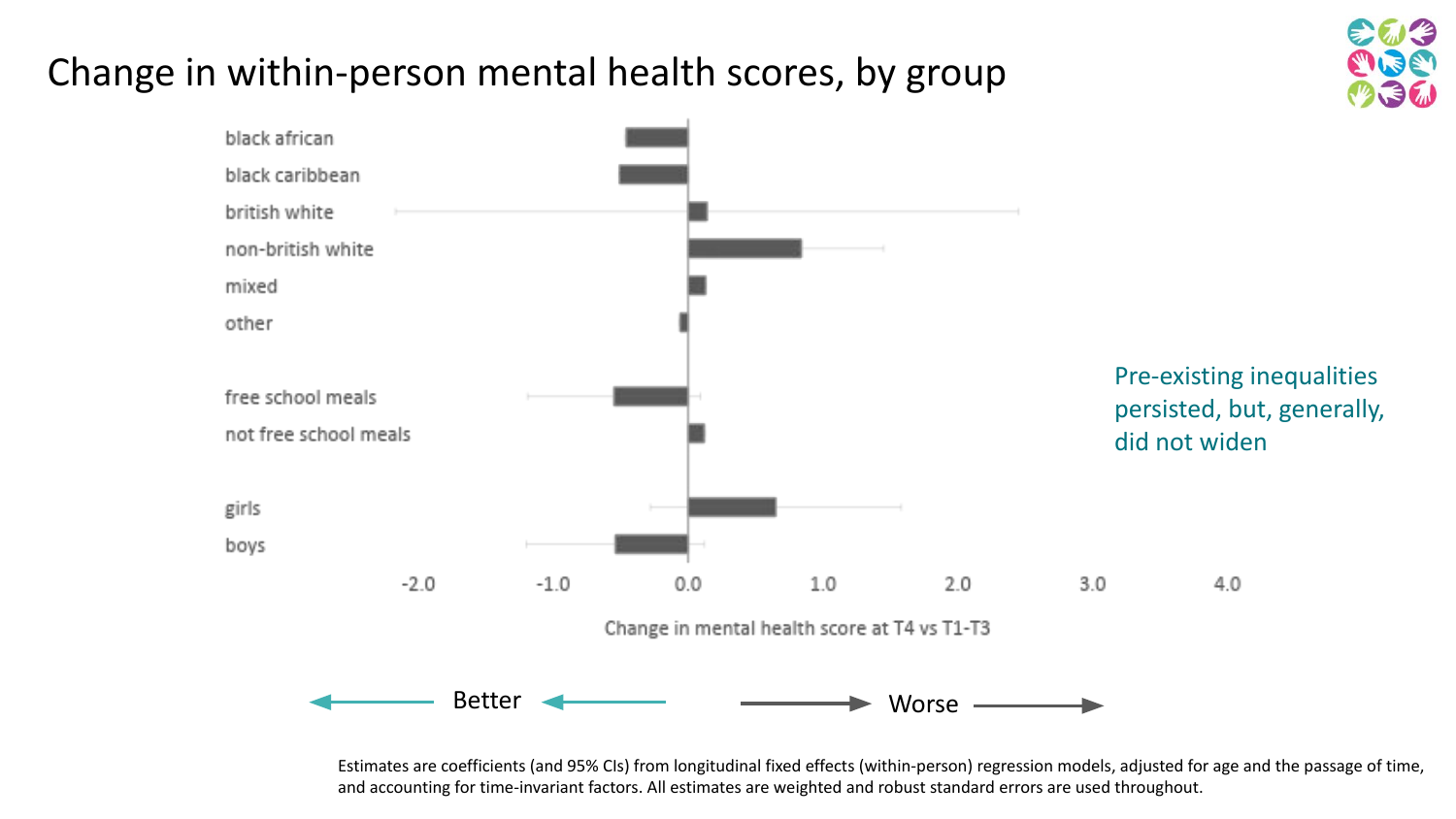### Change in mental health scores, by (some) pre-covid circumstances





Estimates are coefficients (and 95% CIs) from longitudinal fixed effects (within-person) regression models, adjusted for age and the passage of time, and accounting for time-invariant factors. All estimates are weighted and robust standard errors are used throughout.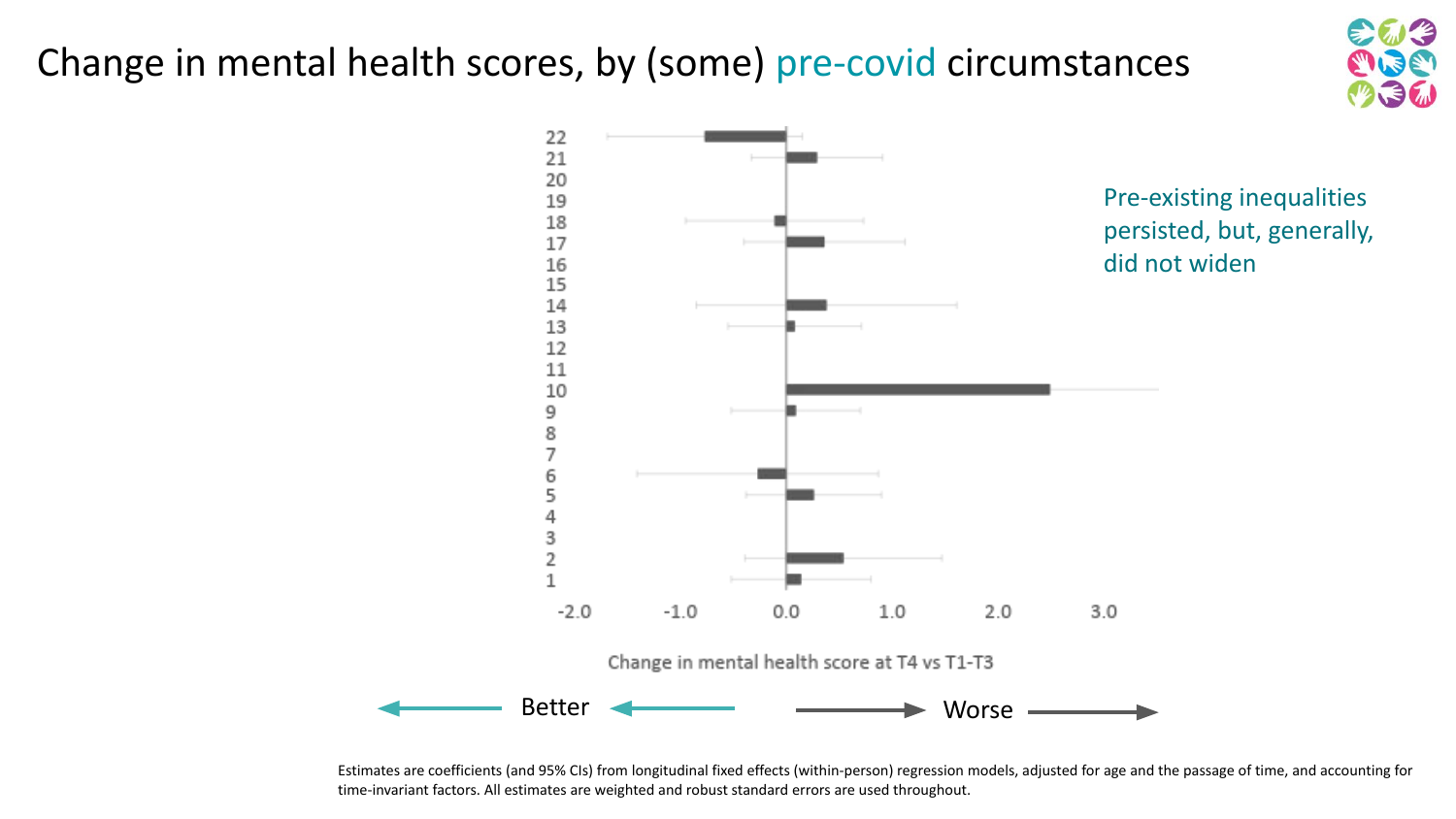### Change in mental health scores, by (some) mid-covid circumstances





Change in mental health score at T4 vs T1-T3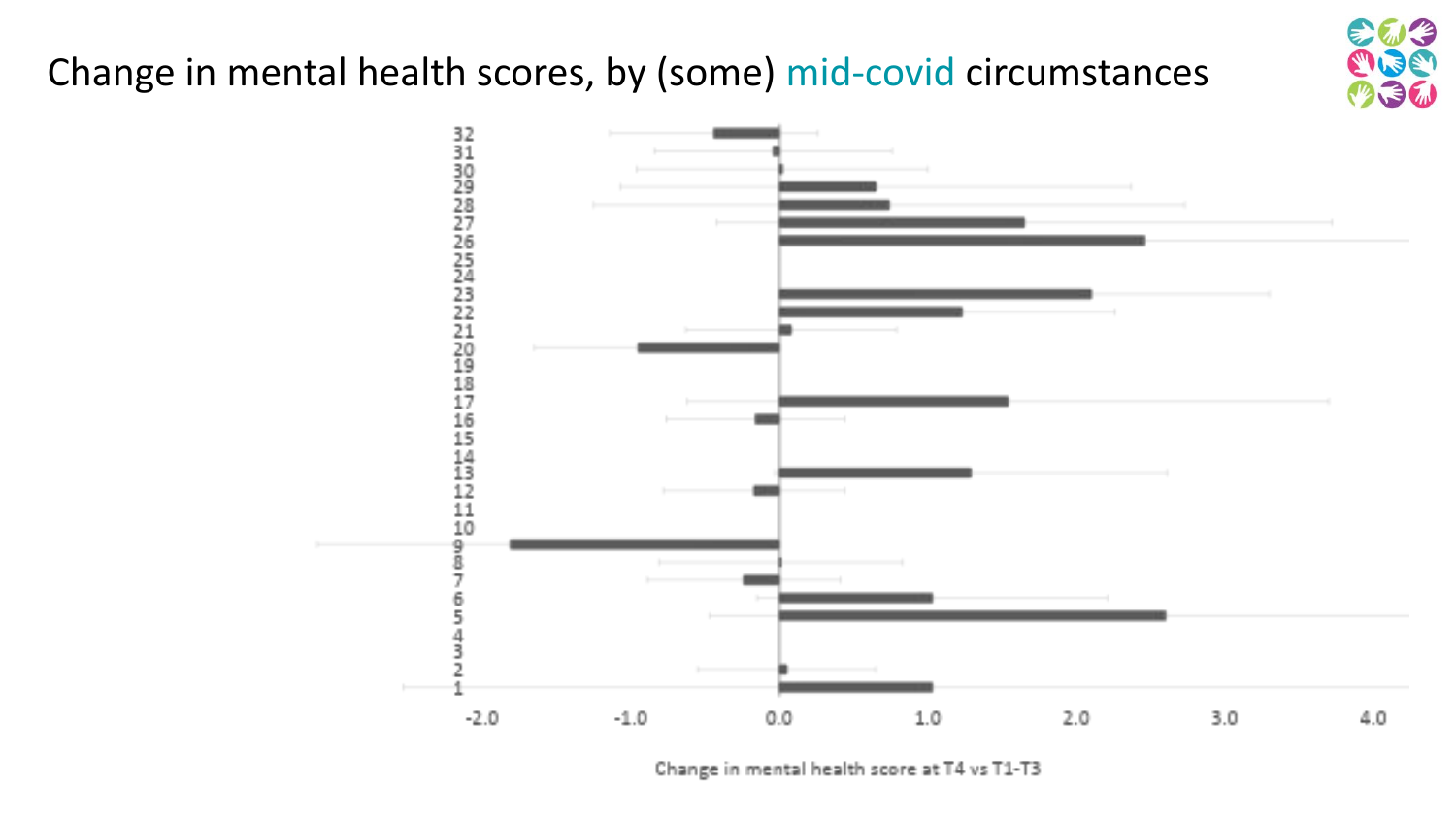# **Summary**

#### **During the early phase of the pandemic:**

- No evidence for increase in proportions experiencing mental health difficulties, overall or by gender, free school meals status, or ethnic group, in inner-city London
- Combination of positives and negatives
- Change in mental health scores mid-covid pre-covid, circumstances(compared with pre-covid) perhaps more closely related to mid-covid
- Suggests inequalities persisted, but did initially widen…

#### **Next steps, extensions**

- Video diaries more later!
- Follow up Feb April 2021